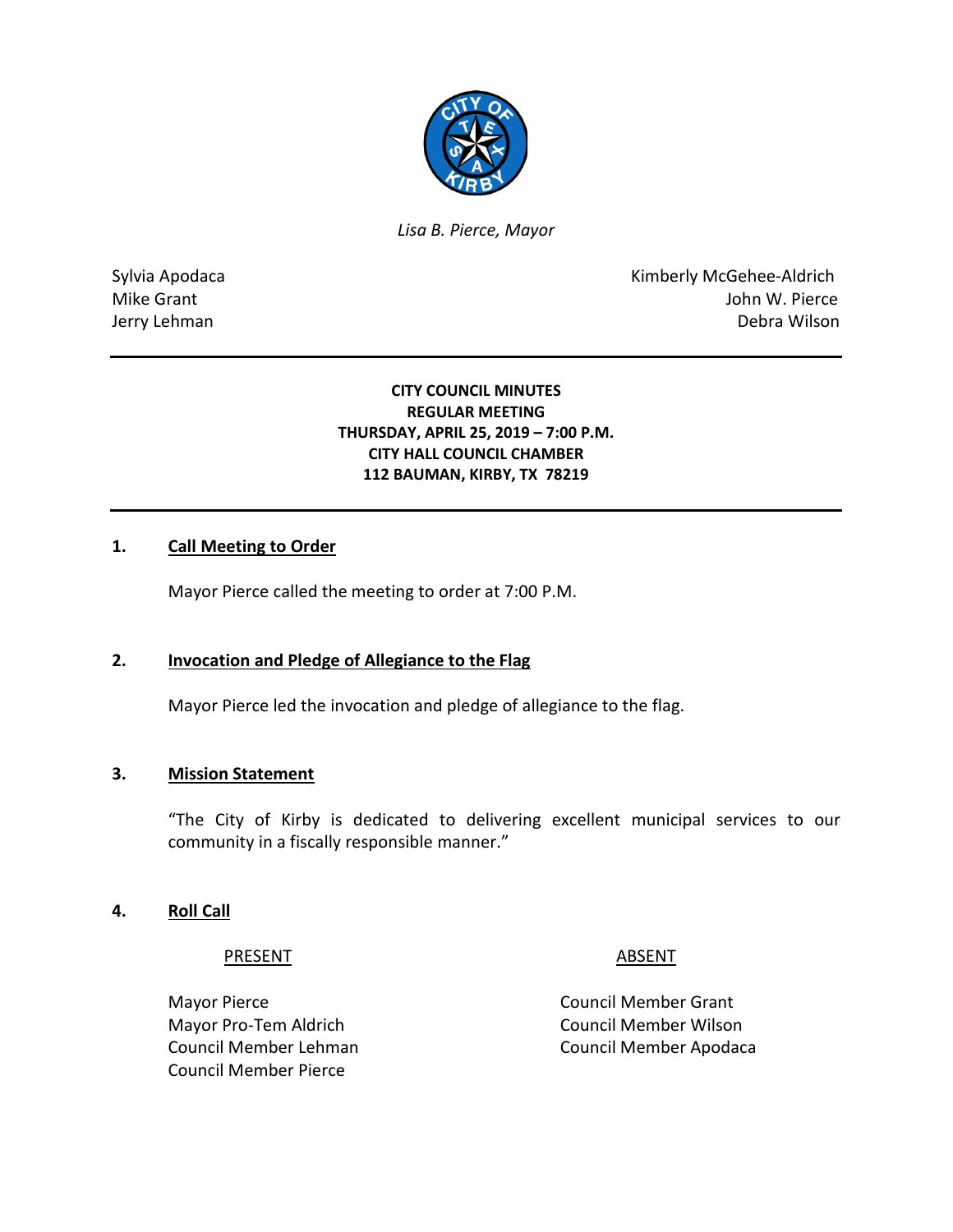Although Mayor Pierce deviated from the agenda, the minutes will be prepared in the order the agenda was posted.

# **5. Citizen Participation**

1. Mr. Steve Linscomb – He provided an update on the Judson ISD construction in the City.

## **6. Consideration Of And Action On Minutes**

a. Regular Meeting April 11, 2019

Council Member Pierce moved to accept the minutes for April 11, 2019; seconded by Council Member Lehman. The motion carried with a 4-0 vote.

AYES: 4 NAYES: 0

## **7. Presentation**

a. City Of Kirby 2019 Volunteer Fireman's Picnic – Charlie Alfaro, Fire Chief

Chief Alfaro provided an update on the 2019 Volunteer Fireman's Picnic.

Mayor Pro-Tem Aldrich announced the Parade will start at 11:00 A.M.

## **8. Presentation, Discussion And Possible Action**

a. On Engaging Services Of Neighborhood News For City Newsletter – Susan Schopp, Founder

Susan Schopp explained the process of the Neighborhood News. They will sell advertisement for space and take care of the layout, publication and delivery to the post office. The City will submit articles prior to the deadline for each issue.

Mayor Pierce suggested a survey to see if there is an interest in a newsletter.

# b. On The City Of Kirby 2019 Spring Clean Up

City Manager Vernon announced the Spring Clean Up will take place between May 20 – 26, 2019, 10:00 A.M. – 6:00 P.M. and items can be dropped off at our Public Works facility,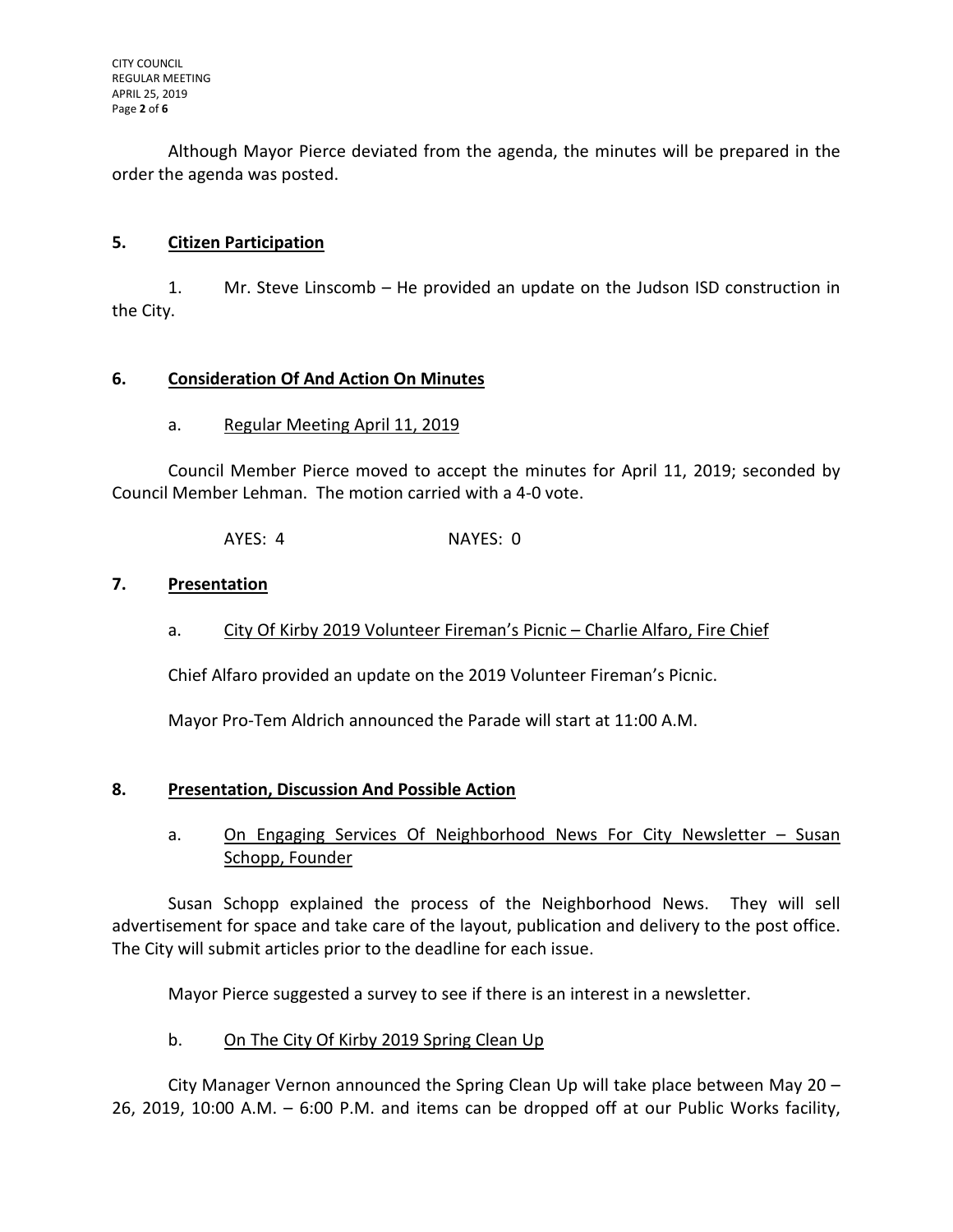5503 Duffek. Items that are not allowed are tires and flammable or hazardous material. This drop off is for Kirby residents only and they must present their current water bill.

Mayor Pierce ask that the cost to conduct these clean ups be provided to council.

# c. On The City Of Kirby Street Sweeping Schedule

Gilbert Salas, Director of Public Works presented the schedule for street sweeping and explained the process for cleaning the streets.

# **9. Discussion And Possible Action**

a. Discussion And Possible Action On Appointing A Regular Member(s) And An Alternate Member(s) To The Building And Standards Commission

City Manager Vernon stated there were not any applications submitted.

b. Discussion And Possible Action On Appointing A Member(s) To The Beautification And Recycle Committee

City Manager Vernon stated there were not any applications submitted.

c. Discussion And Possible Action On Appointing A Member(s) To the Kirby Senior Center Corporation Board

City Manager Vernon stated there were not any applications submitted.

d. Discussion And Possible Action On Ordinance No. 2019-856 Amending The Budget For Fiscal Year 2018-2019. This Is The Second Reading.

Council Member Pierce moved to accept Ordinance No. O-2019-856 amending the budget for Fiscal Year 2018-2019; seconded by Mayor Pro-Tem Aldrich. The motion carried with a 4-0 vote.

AYES: 4 NAYES: 0

e. Discussion And Possible Action On San Antonio Living History Texas Revolt Event

Mayor Pro-Tem Aldrich moved to table this item to May 9, 2019; seconded by Council Member Lehman. The motion carried with a 4-0 vote.

AYES: 4 NAYES: 0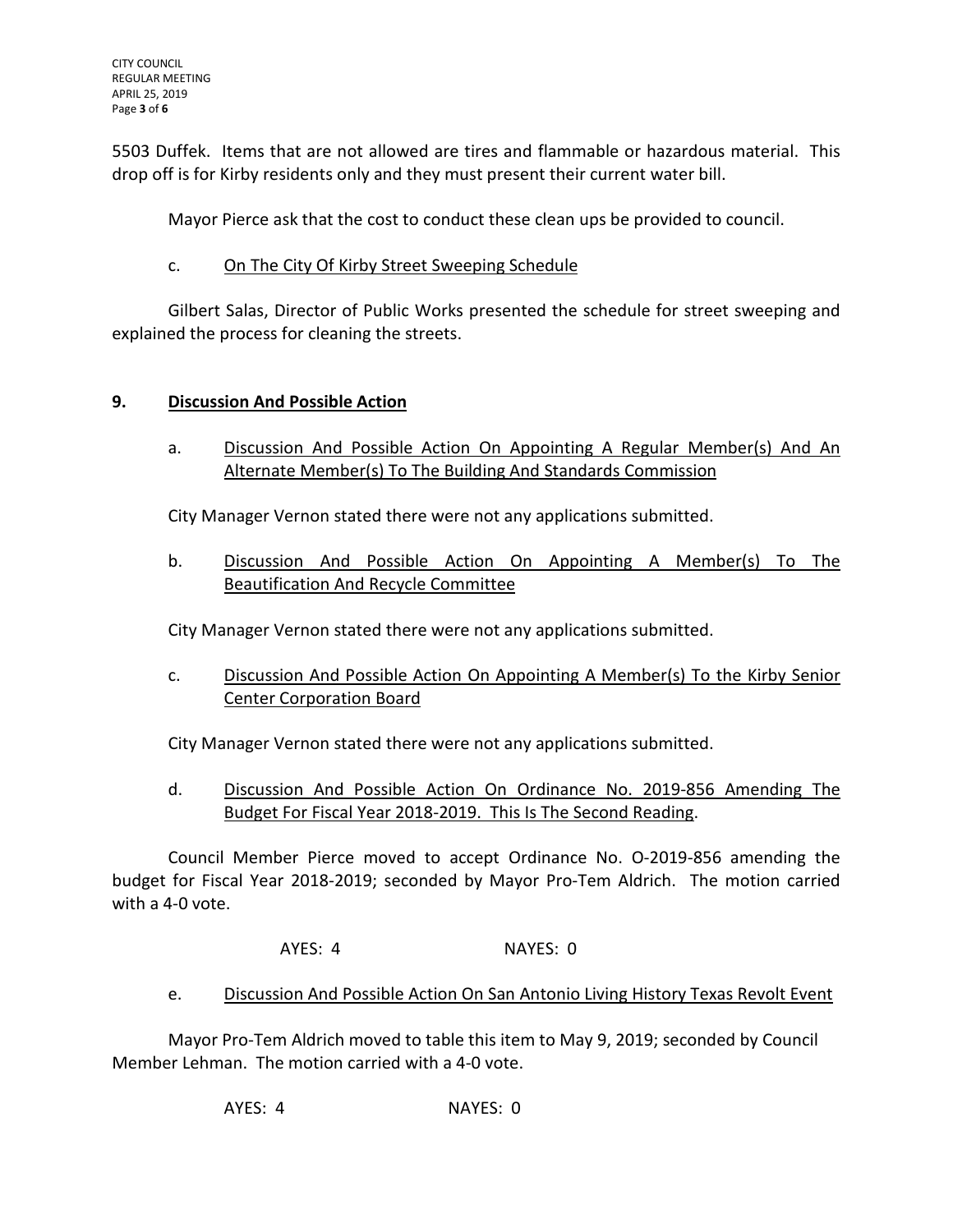# f. Discussion And Possible Action On City Of Kirby Recycling Services – Tom Armstrong, Republic Services

Tom Armstrong, Republic Services, spoke about recycling in the City. Currently the participation rate is 72% and the contamination rate is 49%. He will provide the cost figures to discontinue the recycling program and what that will do to the current rate after he receives direction from their corporate office.

# g. Update, Discussion And Possible Action On Binz Engleman Road Reconstruction Project

City Manager Vernon provided an update on the Binz-Engleman Road Reconstruction Project in the absence of Gilbert Salas, Director of Public Works, due to a water main break.

# h. Discussion And Possible Action On Private Development Projects On Springfield Road

Council Member Pierce moved that this item be tabled to May 9, 2019 because Council Member Wilson requested this item and is unable to attend tonight's meeting; seconded by Mayor Pro-Tem Aldrich. The motion carried with a 4-0 vote.

AYES: 4 NAYES: 0

i. Discussion And Possible Action On Code Violations On 3811 Petry

Code Compliance Officer Thompson provided information on 3811 Petry and responded to questions regarding MyGov.

# j. Discussion And Possible Action On The Dangerous Assessment Response Team (DART) Program

Officer Thompson provided details about the Dangerous Assessment Response Team (DART) Program.

Mayor Pierce requested staff's recommendation.

City Manager Vernon explained the resources needed to implement this program.

Mayor Pierce asked that an action plan be created to combat current issues. She asked that this item be placed on the May 23, 2019 agenda to discuss what we have done and what we can do.

k. Discussion And Possible Action On The City Of Kirby Comprehensive Plan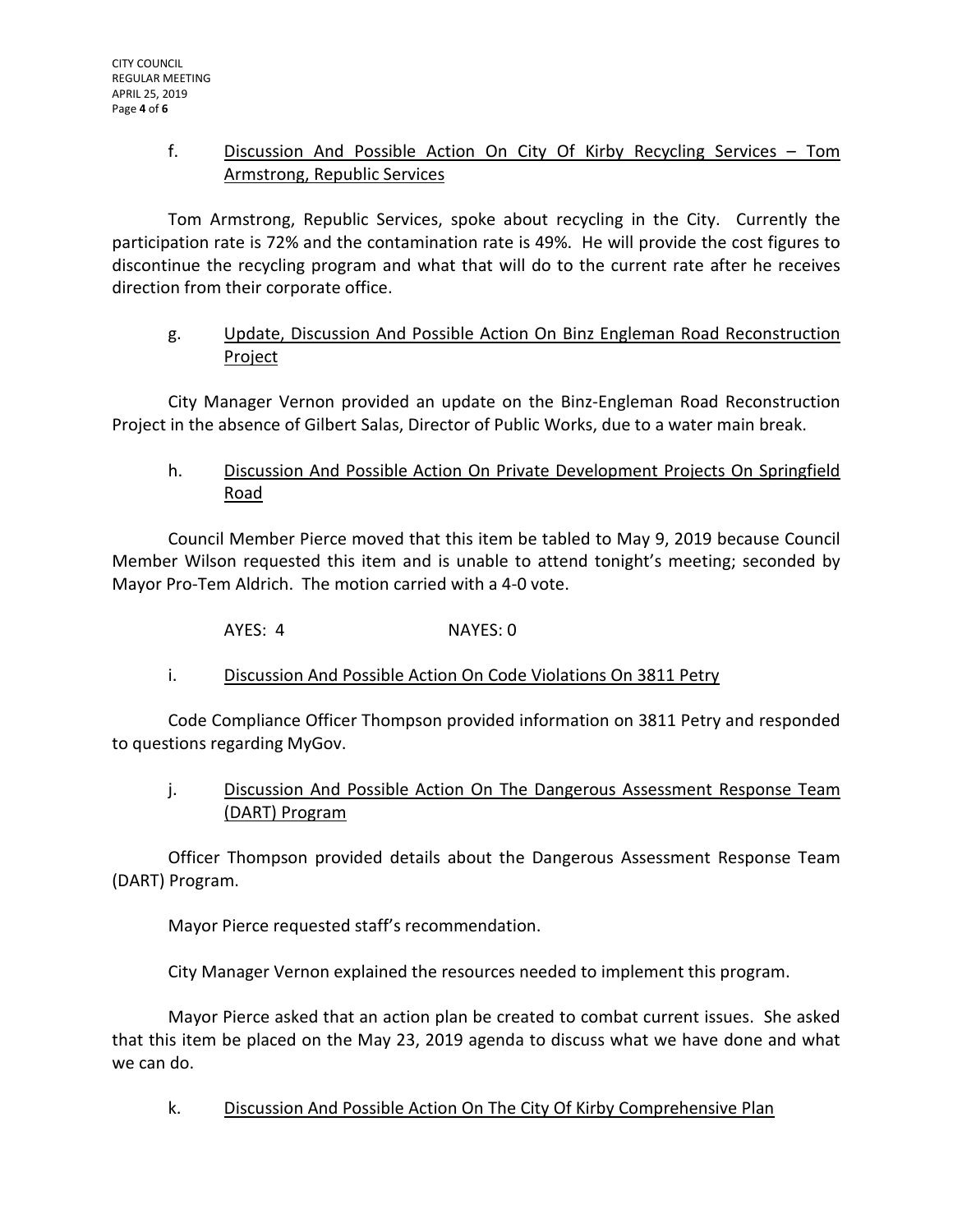Mayor Pierce said there were not any members from Planning and Zoning Commission in attendance and there are three Council Members absent.

Mayor Pro-Tem Aldrich moved to table this item to the next meeting; seconded by Council Member Lehman. The motion carried with a 4-0 vote.

AYES: 4 NAYES: 0

# l. Discussion And Possible Action On Termination Of The Interlocal Agreement And An Amendment To Ground Lease With Bexar County For Animal Services Facility

Marc Schnall, city attorney, stated Bexar County Commissioner's Court approved entry into an adoption of the termination of the Interlocal Agreement and the first amendment to the ground lease. The Interlocal Agreement termination will be effective, after it is signed by Mayor Pierce, at 12:01 AM on April 15, 2019. The amendments to the Ground Lease will be effective on April 15 or the date signed by Mayor Pierce. He identified the next steps to finalize the split of the remaining inventory.

# m. Discussion And Possible Action On Re-Opening And Operations Of Kirby Animal Shelter Located At 5503 Duffek

City Manager Vernon stated the new name for the Kirby facility is, "Kirby Animal Services." The new hours of operation are: Monday 10 AM – 5 PM; Tuesday and Wednesday Closed; Thursday 10 AM – 8 PM; Friday, Saturday and Sunday 10 AM – 5 PM.

Mayor Pierce asked that the ordinance addressing animal services be brought back to Council.

# n. Discussion And Possible Action On The Trap, Neuter, Return (TNR) Program

Chief Bois provided the history on Trap, Neuter, Release (TNR) and process. He stated they will apply for grants funding this program.

# o. Discussion And Possible Action On Revival And Amendment To Interlocal Agreement for Purchasing Services With Bexar County

City Manager Vernon provided the history and explained the advantages of the purchasing services with Bexar County. Bexar County received another three year grant and then at the end of this agreement there is an option to renew for another five years.